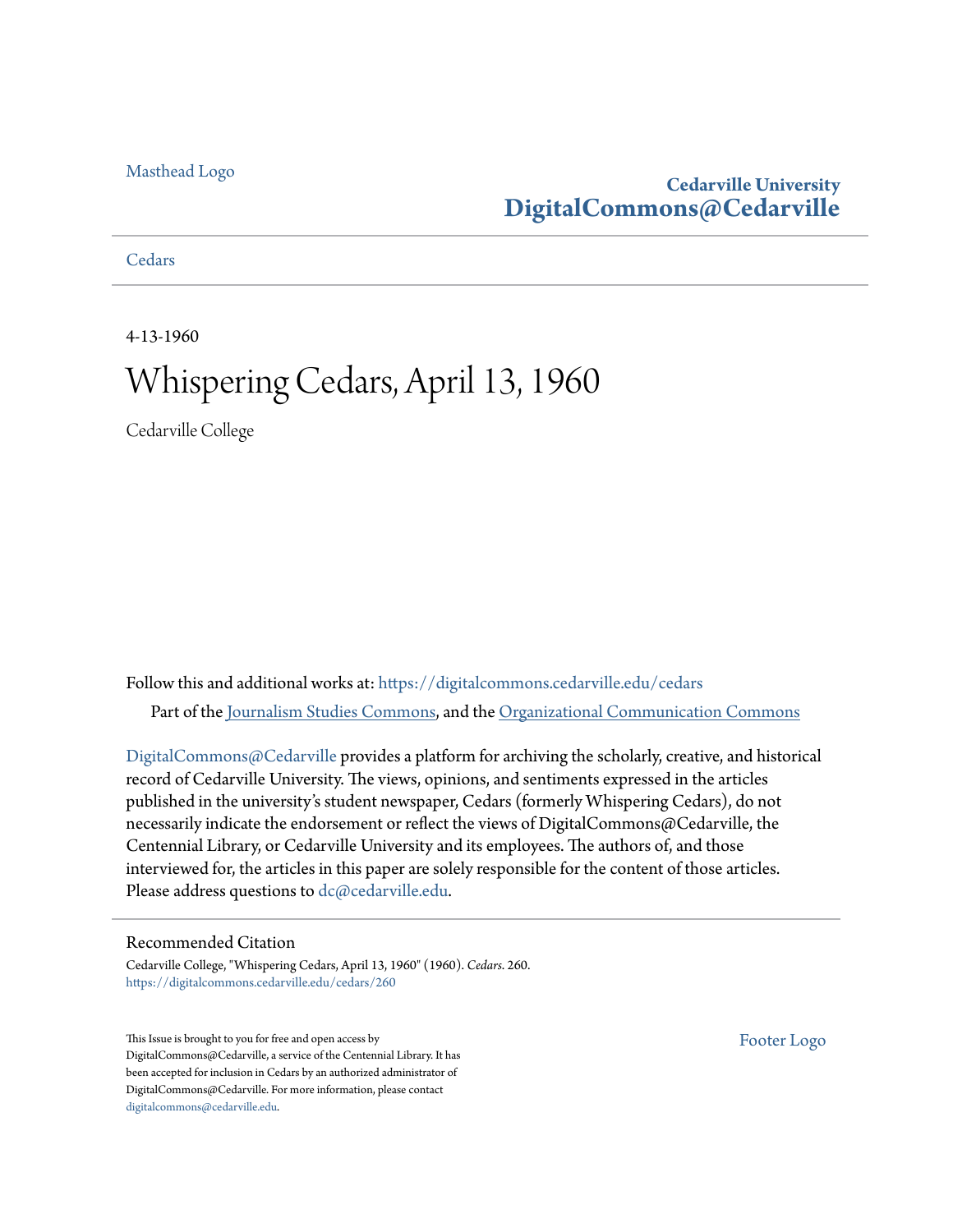A STUDENT PUBLICATION OF CEDARVILLE COLLEGE

APRIL 13, 1960

### SPRING VACATION BEGINS TODAY

Students who have been stricken by Spring Fever will have five refresh... ing days to get back to normal before returning to school next week.

few who haven't yet been afflicted will probably be suffering a severe  $* * * *$ case of this disease befcre returning to classes next Tuesday morning. CONSTRUCTION TO BEGIN ON NEW DORM

For this vacation, the college officials have granted the students one half day extra to enjoy. Origi-1 uled to begin after the last class today, but Monday Dr. Maddox announced that it wauld begin at  $11:45$  this . norning. Classes will begin, however, on Tuesday morning at 8:00, as was previously scheduled.,

Plans for the vacaticn vary with the individual: some expect to sell some of their friends on the college bends, others plan to catch up on their studies, others plan to just loaf. Our best wishes accompany you as you leave, and as you loaf.

• • .. • ' • l

j) f\~4\

CE·DA *RSI.* ~

 $44747211472172$ 

. .  $\mathbf{r}$ 

Construction will soon begin on the second wing of the new dormitory, according to an announcement made in chapel Monday by Rev. James Jeremiah, president of the college. No specific date has yet been announced for the beginning of this construction.

Almost \$71,000.00 of the one hundred fifty thousand dollar bond issue had beep .sold as of yesterday, (\$1,500.00 arrived in the mail Tuesday morning) and this is sufficient to permit a reginning into the proposed building projects, which include the second wing of the new dormitory and complete remodeling of Bethel Hall. Work on Bethel will not begin until school is out this spring. (con't cn page  $4$ )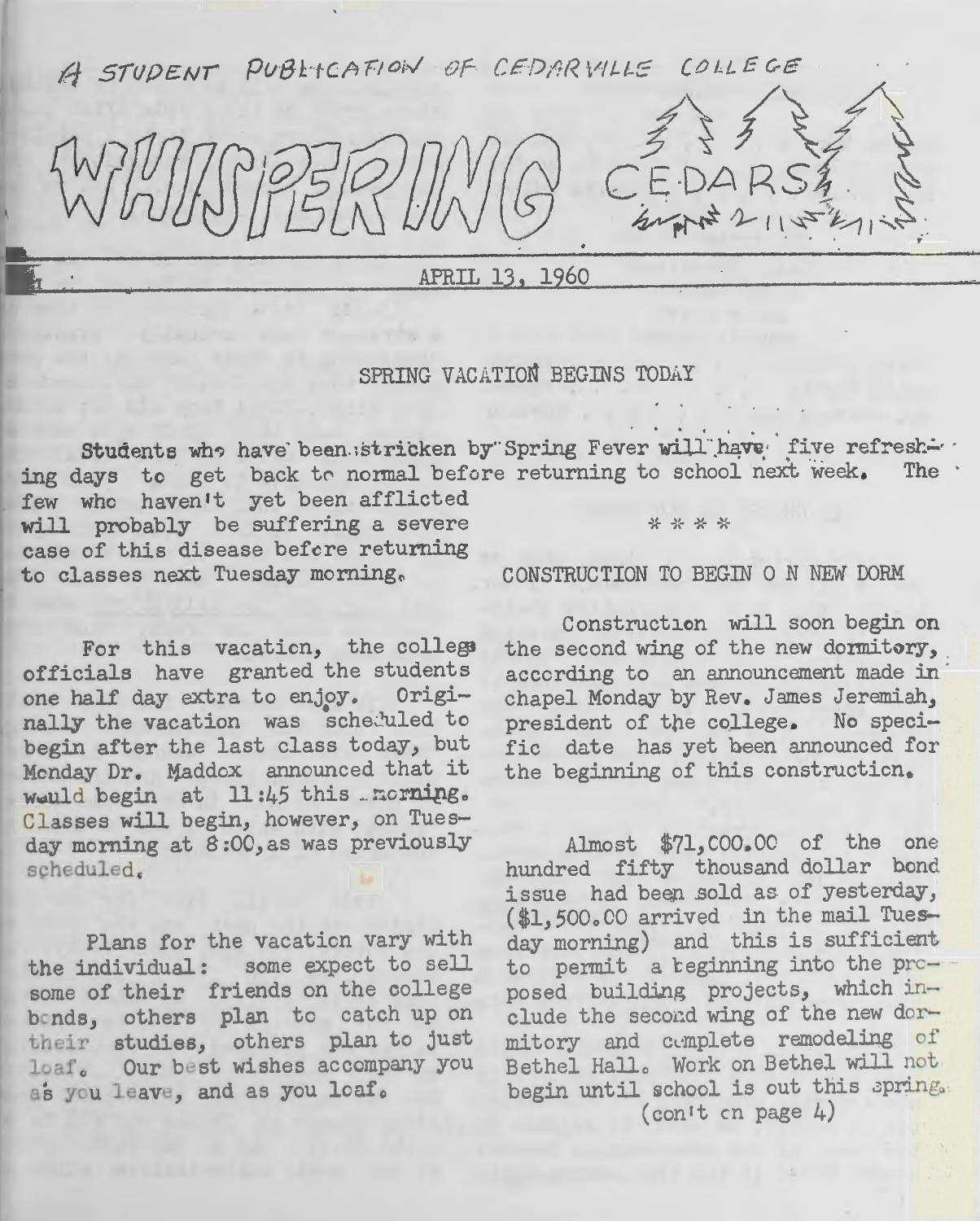# WHISPERING CEDARS STAFF

| Horace Ward<br>Helen Stevens Ass't. Editor<br>Bill Evans Sports Editor | Editor |
|------------------------------------------------------------------------|--------|
| Jane Ginz                                                              |        |
| Charlotte Heikes                                                       |        |
| Sally Roudybush                                                        |        |
| Nancy Shimits                                                          |        |
| Betty Smith                                                            |        |
| Beverly Woods                                                          |        |
| Betty McKeehan Typist                                                  |        |
| Betty Smythe Typist                                                    |        |
| Mr. Bartholomew Adviser                                                |        |
|                                                                        |        |

\* \* \* \*

#### "IF CHRIST BE NOT RISEN"

"If Christ be not risen, then we are of all men most pitiable." (I Cor. 15:15) This is a superlative statement in which 'Paul clearly revealed how central and fundamental to his Christian experience was the truth of the resurrection of the Lord. The resurrection is the keystone in the arch of Christianity, the "Gibralter of Christian evidences and the Waterloo of infidelity." Another has put it, "The resurrection issues a challenge to Science and Philosophy to explain it; to Reason and Logic to disprove it; to History to reproduce it; and to Time to forget it." Verily, the resurrection is the rock from which all the hammers of criticism have never chipped a single fragment.

In a day when anti-Christ could have been born a few hours ago, or is now actively preparing for his ministry of deceit, we need to rejoice in the proof of the resurrection because He who arose is the true, coming-again Messiah. He will te known by concli sions drawn by the people after exam ination. There seems to be a paralli between his first recognition an His coming second one. Let me ex plain that last statement.

Read the account of the two did siples on the road to Emmaus in Luk  $24:13-32$ . Jesus appeared to them a a stranger and actually expound "beginning at Moses and all the pro phets" that the Christ must needs t have risen. Still they did not under stand. Note that their eyes were pened only after He took bread "an brake, and gave to them." Was the something in that bread which cause the scales to fall from their eyes I believe the key to this revelation is in the thrase "gave to them" (vs 30) They saw the nail prints when H "gave to them" the bread, "and the eyes were epened."

In like manner, the Jews shall look upon Him questionably saying "What are these wounds in this hands?" (Zech. 13:6) And the answe is given by Him in the same verse "Those with which I was wounded i the house of my friends."

This is all fine for the dis ciples of the past and the Jews o the future, but what about today? W cannot see the "many infallible proofs" (Acts 1:3); we cannot liste to the message of the resurrecte saints who preached the resurrection by their appearance (Matt. 27:52,53) Nor can we presently touch those precious wounds as Thomas was bid to do (John 20:27) But we can stand on one of the most authoritative rules of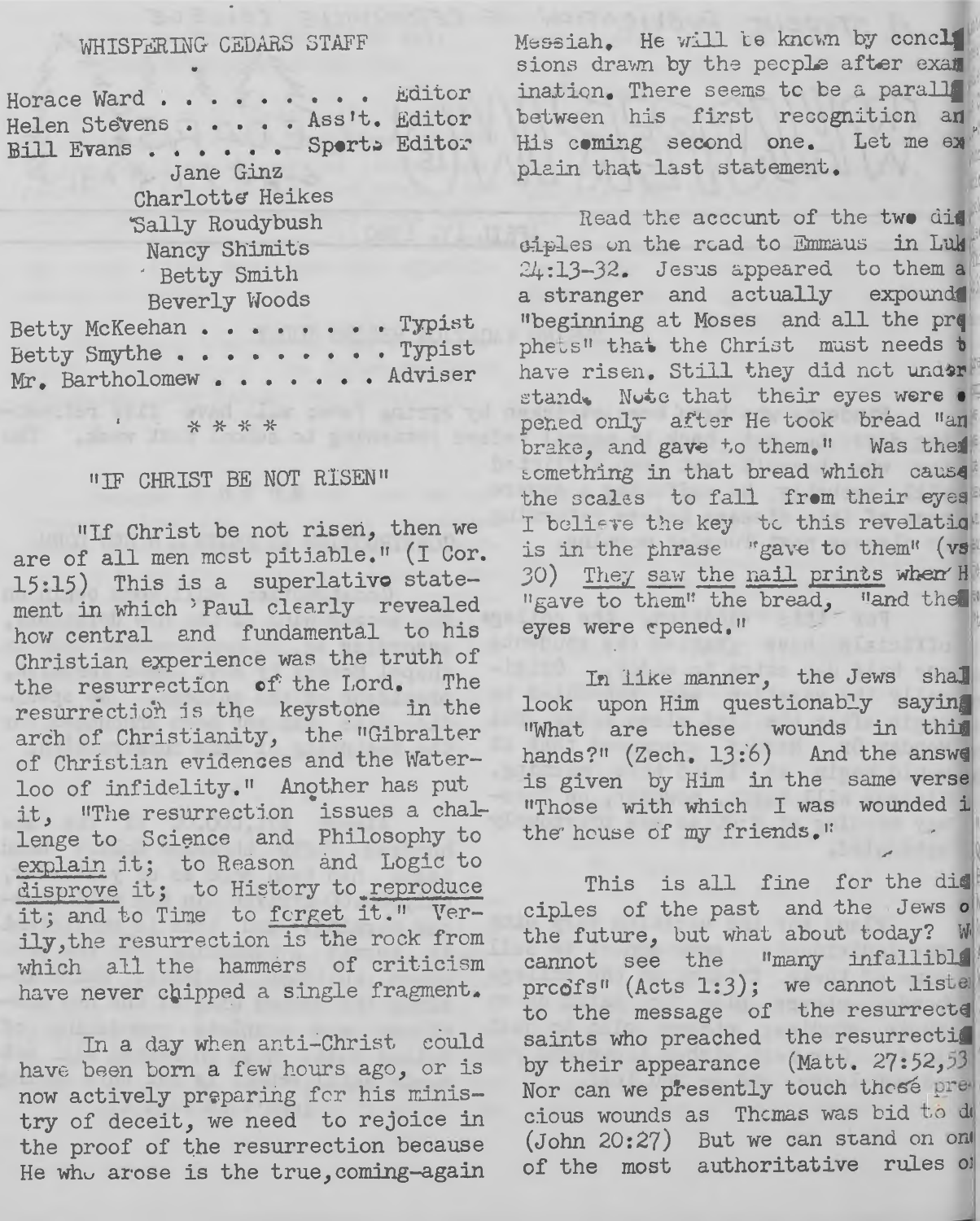istory, that testimony of eye-witesses. Dr. Luke says, "many infallble procfs"; logical Paul says, "It s Christ that died, yea rather, that s risen again" (Rom. 8:34); beloved ohn states, "which we have heard, hich we have seen, which we have poked upon, and our hands have hanlea" (I John 1;1); bold Peter asserts This Jesus hath God raised up" (Acts  $:32)$ 

If Christ be not risen, then our reaching is vain, the good news is mptied of its message(cf. Rcm, 4:24) re are yet in our sins, and logically re are most "pitiable." But thanks<br>be to God, it is not so; for this One has bodily "gone into heaven, and is In the right hand of God; angels and authorities and powers being made subject unto Him," and shall "appear the socond time without sin unto salvation 'to those looking for Him."

------ D. Payton

\* \* \* \*

# THE CAMPUS SPECTATOR

"Spring is here! Spring is here!" Quoth the Robin, "Never fear." But where is the sunshine? Where are the flowers? Where are the gay dresses, And the laughing smiles? We have birds, and we have showers;

To our campus one day they came, And explored every nook. The next day they were gene; Perhaps it was not the season to stay.

A week ago many climbed Into a big blue thing: Now they too are gone, And they were the songsters.

Today the others flap their wings And cry "Good-bye." They will not be gone long. But if Spring does not bring them, -May they bring the Spring!

C when they return

From North and South, West and East, May they bring the merry sun and leafy trees,

Daffodils and summer breeze, Violets and roses, or a little food, at least!

\* \* \* \* \*

#### SENIOR SKETCHES

Transferring from Ohic State University to Cedarville in 1959, Bill Evans has been a valuable addition to the graduating class. Bill has done a fine job as sports editor of the Whispering Cedars this year, and he has also been active in intramural sports. Each Sunday finds him teaching a Junior High Boys' Sunday School class at the 0.S.S.O. Home in Xenia, where he also works as night Cedarville's watchman. Concerning contributions to his life, Bill says, "Cedarville has helped to impress upon me the need for emphasizing Christ It must be the Springtime that beguiles in all aspects of life." A history major, he plans to teach social studies after graduation and perhaps work to establish a Christian Day School in the future.